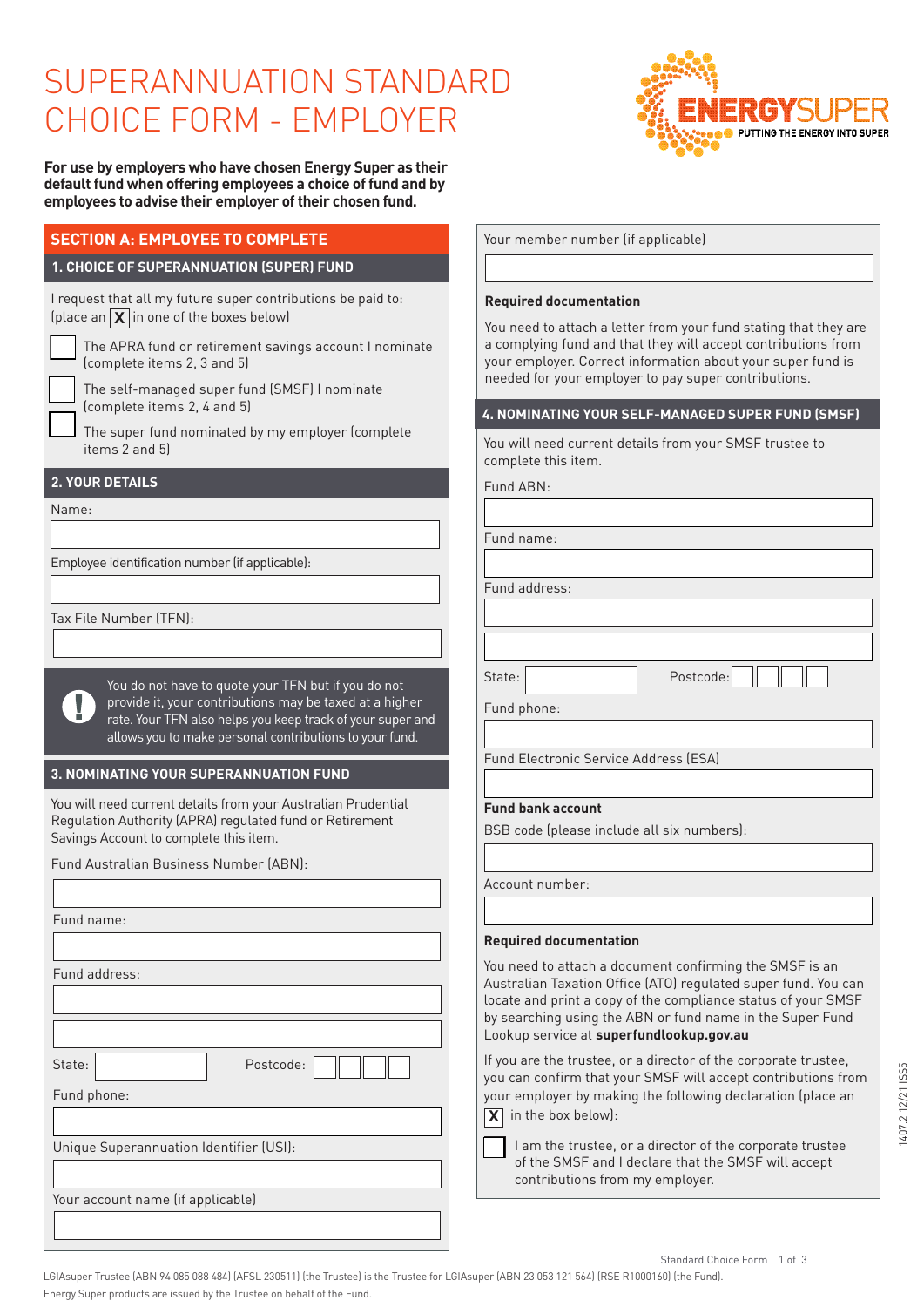| If you are not the trustee, or a director of the corporate<br>trustee of the SMSF, then you must attach a letter from the<br>trustee confirming that the fund will accept contributions<br>from your employer.             |                                                       |  |  |  |  |  |  |  |
|----------------------------------------------------------------------------------------------------------------------------------------------------------------------------------------------------------------------------|-------------------------------------------------------|--|--|--|--|--|--|--|
| <b>5. SIGNATURE AND DATE</b>                                                                                                                                                                                               |                                                       |  |  |  |  |  |  |  |
| If you have nominated your own fund in items 3 or 4, check<br>that you have attached the required documentation and then<br>place an $\boxed{\mathsf{X}}$ in the box below:<br>I have attached the relevant documentation. |                                                       |  |  |  |  |  |  |  |
| Employee's signature:                                                                                                                                                                                                      |                                                       |  |  |  |  |  |  |  |
| Date: (DD/MM/YYYY))                                                                                                                                                                                                        |                                                       |  |  |  |  |  |  |  |
|                                                                                                                                                                                                                            | Return the completed form to your employer as soon as |  |  |  |  |  |  |  |

**SECTION B: EMPLOYER TO COMPLETE**

You must complete this section before giving the form to an employee who is eligible to choose the super fund into which you pay their super contributions.



possible.

Sign and date the form when you give it to your employee.

#### **6. YOUR DETAILS**

| Full business name: |  |  |  |  |
|---------------------|--|--|--|--|
|                     |  |  |  |  |
| ABN:                |  |  |  |  |
|                     |  |  |  |  |
| Signature:          |  |  |  |  |
| Date: (DD/MM/YYYY)  |  |  |  |  |

#### **7. YOUR NOMINATED SUPERANNUATION FUND**

If the employee does not choose their own super fund, you are required to pay super contributions on their behalf to the fund that you have nominated below:

Fund's name:

#### **Energy Super (LGIAsuper as issuer)**

Unique Superannuation Identifier (USI):

#### **23 053 121 564 004**

For the Product Disclosure Statement (PDS) for this fund (if applicable) phone:

#### **1300 436 374**

Fund's website:

**energysuper.com.au**

# **SECTION C: EMPLOYER TO COMPLETE**

Complete this section when your employee returns the form to you with Section A completed.

#### **8. RECORD OF CHOICE ACCEPTANCE**

In the two months after you receive the form from your employee, you can make super contributions to either the fund you nominated or the fund the employee nominated. After the two-month period you must make payments to the fund chosen by the employee.



If you don't meet your obligations, including paying your employee superannuation contributions to the correct fund, you may face penalties.

Date employee's choice is received:







Employers must keep the completed form for their own record for five years. **Do not send it to the ATO, the employer's nominated fund or the employee's nominated fund.** 

## **TAX FILE NUMBER NOTIFICATION**

The Fund is authorised to collect your Tax File Number (TFN) by tax laws, the Superannuation Industry (Supervision) Act 1993, the Privacy Act 1988 and subsequent amendments.

By completing this form and providing it to the Fund, you will allow the Fund Trustee to use your TFN for:

- Calculating tax on any benefit to which you may be entitled
- Provision to the ATO for taxation and contribution limit purposes
- Provision to the ATO so they can determine whether you are eligible for a co-contribution payment
- Finding and amalgamating your superannuation benefits
- Provision to the ATO when you receive a benefit or have unclaimed superannuation money after reaching the aged pension age
- Provision to another superannuation provider receiving benefits you may transfer (We won't pass your TFN to any other superannuation provider if you tell us in writing that you don't want us to pass it on).

Supplying your TFN is voluntary and it is not an offence if you choose not to provide it.

However, if you choose not to provide your TFN to the Fund:

- We will not be able to accept any after-tax contributions (including spouse contributions) on your behalf
- Your taxable contributions received by us may be subject to additional tax of 34% (this is in addition to the 15% tax currently applicable to superannuation contributions)
- You may pay more tax on your superannuation benefit than is necessary (you may be eligible to get this back at the end of the financial year in your income tax assessment)